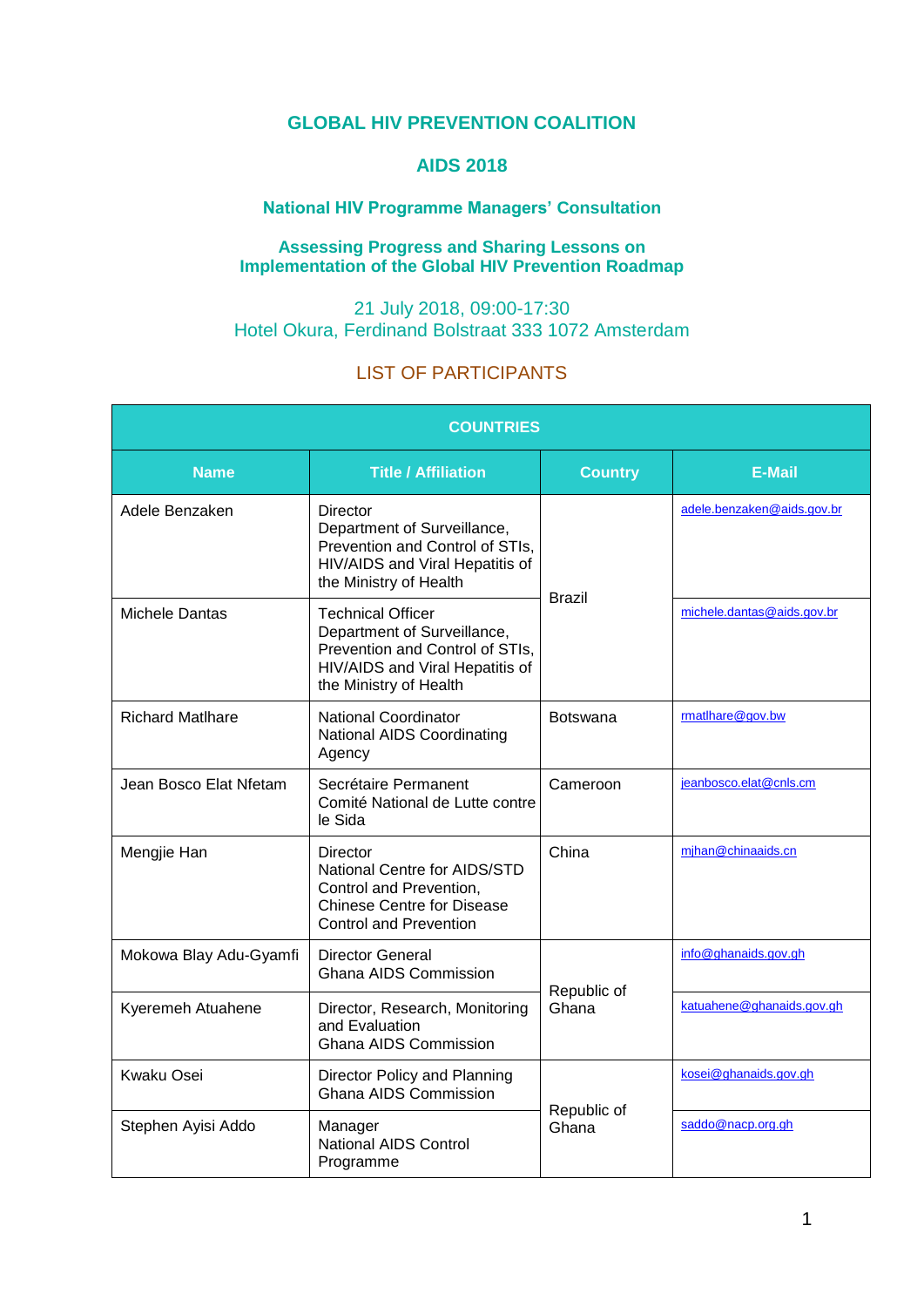| Kuldeep Singh Sachdeva | <b>Deputy Director General</b><br><b>National AIDS Control</b><br>Organisation, Revised National<br>TB Control Programme | India                                  | drsachdevak1@gmail.com        |
|------------------------|--------------------------------------------------------------------------------------------------------------------------|----------------------------------------|-------------------------------|
| Endang Budi Hastuti    | National Program Manager HIV<br>Department of Disease Control<br>of the Ministry of Health                               | Republic of<br>Indonesia               | Endangb22@yahoo.com           |
| Nduku Kilonzo          | <b>Executive Director</b><br><b>National AIDS Control Council</b>                                                        | Republic of<br>Kenya                   | nkilonzo@nacc.or.ke           |
| <b>Emmy Chesire</b>    | Deputy Director in Charge of<br>Coordination<br><b>National AIDS Control Council</b>                                     |                                        | ejchesire@nacc.or.ke          |
| Davie F. Kalomba       | <b>Executive Director</b><br>National AIDS Commission                                                                    | Republic of<br>Malawi                  | kalombad@aidsmalawi.org.mw    |
| Carlos Magis           | Director of Comprehensive<br>Care                                                                                        | Mexico                                 | carlos.magis@gmail.com        |
|                        | <b>National Center for AIDS</b><br><b>Control and Prevention</b>                                                         |                                        |                               |
| Francisco Mbofana      | <b>Executive Secretary</b><br>National AIDS Council                                                                      | Republic of<br>Mozambique              | mbofana12@gmail.com           |
| Htun Nyunt Oo          | Programme Manager<br>National AIDS Programme,<br>Ministry of Health and Sports                                           | Republic of the<br>Union of<br>Myanmar | tunnyuntoo13@gmail.com        |
| Anne Marie Nitschke    | Director<br>Special programmes: HIV-<br>AIDS, TB and Malaria, Ministry<br>of Health and Social Services                  | Republic of<br>Namibia                 | nitschkea@nacop.net           |
| Sani Aliyu             | Director-General<br>National Agency for the Control<br>of AIDS                                                           | <b>Federal Republic</b><br>of Nigeria  | sanialiyu1@gmail.com          |
| Sandile Buthelezi      | <b>Chief Executive Officer</b><br>South African National AIDS<br>Council                                                 | South Africa                           | Sandile@sanac.org.za          |
| Yogan Pillay (tbc)     | <b>Deputy Director General</b><br>Department of Health                                                                   | South Africa                           | pillay@health.gov.za          |
| Dumisani Kunene        | <b>Deputy Director</b><br>National Emergency Response<br>Council on HIV and AIDS                                         | The Kingdom of<br>Eswatini             | dumisani.kunene@nercha.org.sz |
| Leonard L. Maboko      | <b>Executive Director</b><br>Tanzania Commission for AIDS                                                                | <b>United Republic</b><br>of Tanzania  | lennymaboko@gmail.com         |
| Jerome Kamwela         | Director of Monitoring and<br>Evaluation<br>Tanzania Commission for AIDS                                                 | <b>United Republic</b><br>of Tanzania  | babajerry2012@gmail.com       |
| Nelson Musoba          | Director<br>Uganda AIDS Commission                                                                                       | Uganda                                 | nmusoba@gmail.com             |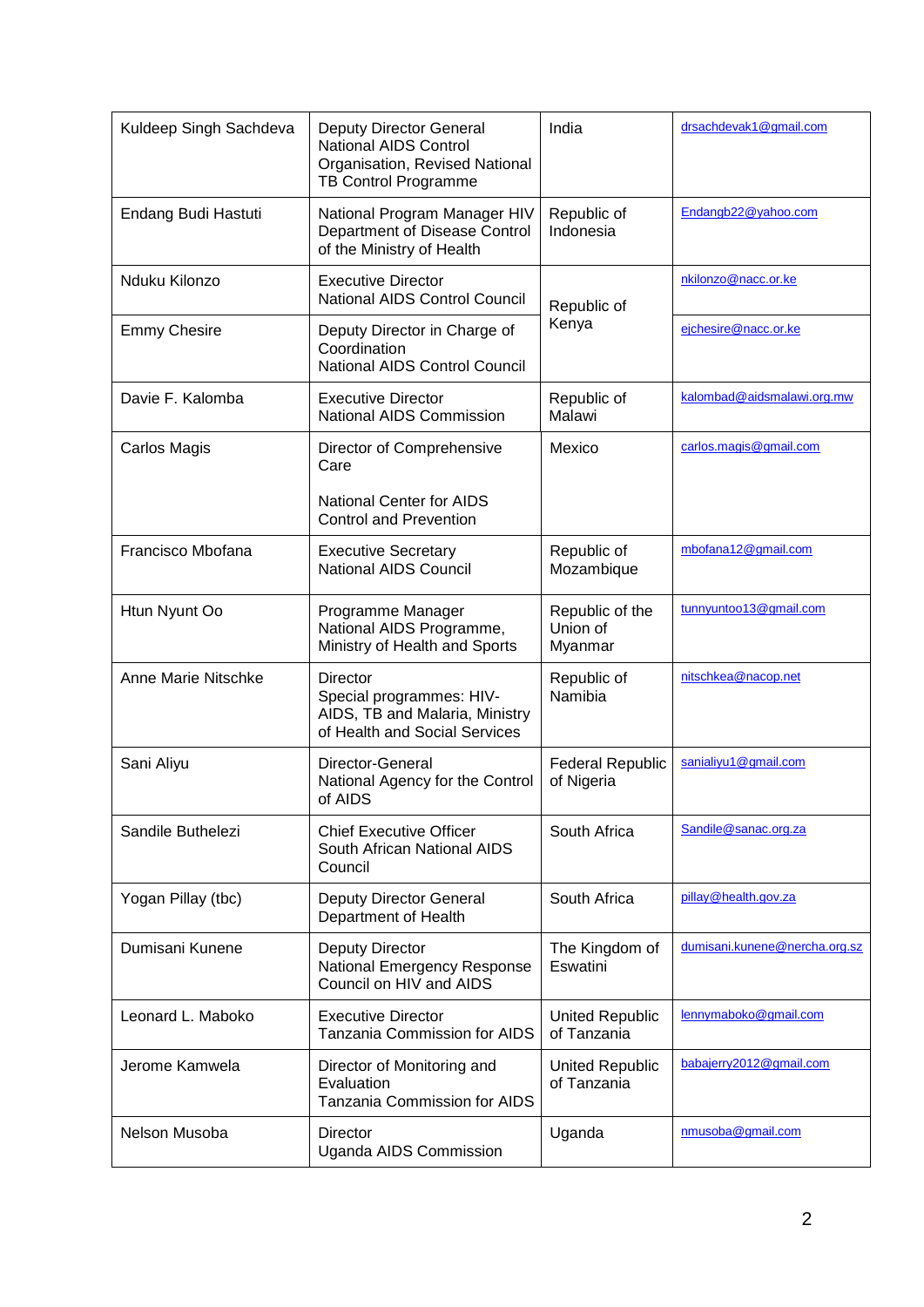| Volodymyr Kurpita         | <b>Director General</b><br><b>Public Health Center</b>                                             | Ukraine               | vladkurpita@gmail.com                   |  |  |  |
|---------------------------|----------------------------------------------------------------------------------------------------|-----------------------|-----------------------------------------|--|--|--|
| Fortune M. Chibamba       | <b>Director General</b><br>National HIV/AIDS/STI/TB<br>Council                                     | Republic of<br>Zambia | fchibamba@nacsec.org.zm                 |  |  |  |
| Tapuwa Magure             | <b>Chief Executive Officer</b><br><b>Zimbabwe National AIDS</b><br>Council                         | Zimbabwe              | tmagure@nac.org.zw                      |  |  |  |
| Raymond Yekeye            | <b>Operations Director</b><br><b>Zimbabwe National AIDS</b><br>Council                             | Zimbabwe              | ryekeye@nac.org.zw                      |  |  |  |
|                           | <b>INTERNATIONAL ORGANIZATIONS AND PARTNERS</b>                                                    |                       |                                         |  |  |  |
| <b>Name</b>               | <b>Title / Affiliation</b>                                                                         | <b>Country</b>        | <b>E-Mail</b>                           |  |  |  |
| Gina Dallabetta           | Senior Programme Officer,<br><b>Global Health</b>                                                  | <b>USA</b>            | Gina.Dallabetta@gatesfoundation.<br>org |  |  |  |
|                           | <b>Bill and Melinda Gates</b><br>Foundation                                                        |                       |                                         |  |  |  |
| <b>Christine Stegling</b> | <b>Executive Director</b>                                                                          | <b>United Kingdom</b> | cstegling@aidsalliance.org              |  |  |  |
|                           | International HIV/AIDS Alliance                                                                    |                       |                                         |  |  |  |
| <b>Clare Morrison</b>     | Support Officer for Influence                                                                      | United Kingdom        | cmorrison@aidsalliance.org              |  |  |  |
|                           | International HIV/AIDS Alliance                                                                    |                       |                                         |  |  |  |
| George Ayala              | <b>Executive Director</b><br>MPact - Global Action for Gay<br>Men's Health and Rights              | <b>USA</b>            | gayala@msmgf.org                        |  |  |  |
| Valeriia Rachynska        | <b>UNAIDS PCB NGO</b><br>Representative, Europe                                                    | Ukraine               | valeriia.pcbngo@gmail.com               |  |  |  |
| Ann Fordham               | <b>Executive Director</b><br><b>International Drug Policy</b><br>Consortium                        | United Kingdom        | afordham@idpc.net                       |  |  |  |
| Mandeep Dhaliwal          | Director, HIV, Health and<br><b>Development Group</b><br><b>UNDP</b>                               | <b>USA</b>            | mandeep.dhaliwal@undp.org               |  |  |  |
| Rachel Baggaley           | Coordinator HIV Testing and<br>Prevention, Department of<br><b>HIV/AIDS</b><br><b>WHO</b>          | Switzerland           | baggaleyr@who.int                       |  |  |  |
| Susie McLean              | <b>HIV Prevention Advisor</b><br>The Global Fund to Fight AIDS,<br><b>Tuberculosis and Malaria</b> | Switzerland           | Susie.McLean@theglobalfund.org          |  |  |  |